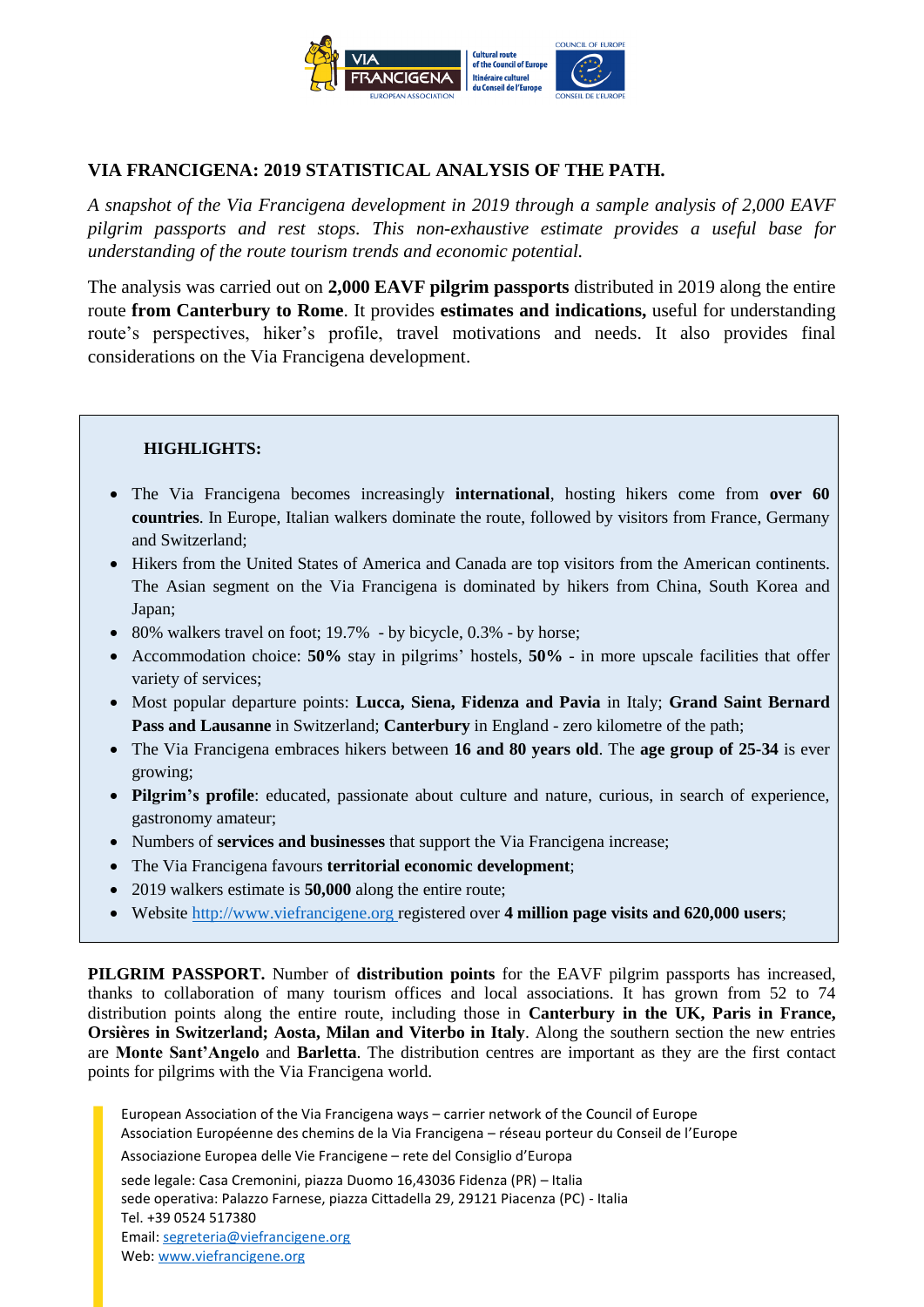

**TRAVLLERS' PROFILE.** Means of transport: 80% on foot, 19.7% by bicycle and 0.3% by horse. Hikers' average age: 8% - 18-24 years old; 21% - 25-34 years old, 18% - 35-44 years old, 19% - 45-54 years old, 22% - 55-64 years old, 10% - over 65 years old, 2% - young people under 17.



The ratio between **men and women** was registered as 52% men and 48% women.

**Preferred departure months** (in order of attendance): August (19%), September (16%), April (12%), October (12%). Cold months from December to January gathered over 10% of walkers.

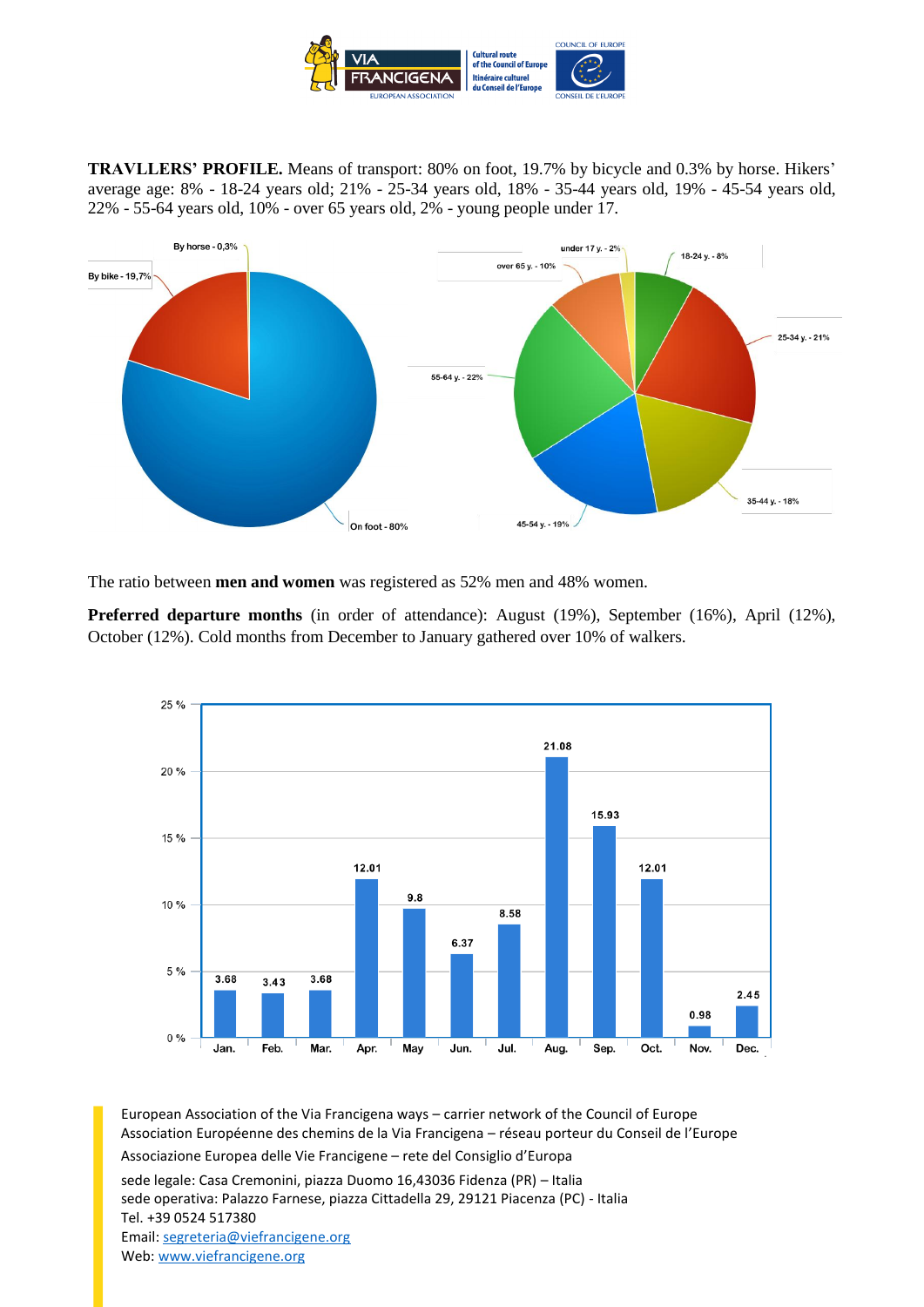

Hikers who purchased the EAVF pilgrim passports were predominantly Italians (70%), confirming three factors: a growing trend in Italy for experience and outdoor tourism and hiking routes; relatively little knowledge about the Via Francigena outside Italy; distribution of alternative pilgrim passports produced by tour operators and associations in some countries, such as Germany and the Netherlands.

Hikers from the following European countries are more frequent along the Via Francigena (in descending order): **France, Germany, Switzerland, Spain, United Kingdom, the Netherlands, Denmark, Belgium**. From American continents, tourists from the **United States of America and Canada** top up the list, followed by **Brazil and Argentina**. From the Asian segment an increase in pilgrims from **China, South Korea and Japan** has been significant. Australia is confirmed as a "friendly" continent of the Via Francigena with a constant flow of pilgrims towards the entire route crossed by four countries. In total there are over **60 countries** represented along the route, including **Singapore, New Zealand and Taiwan**. There is a great growth potential of the Via Francigena, which can be untapped with adequate promotion.

**DEPARTURE AND FINAL DESTINATION**. **Starting points of the Via Francigena** in Italy are in order of attendance: the Grand Saint Bernard Pass - 17%, Lucca - 15%; Siena, Fidenza and Pavia - 6%. They are followed by Siena, Acquapendente, Viterbo. However, there are many other departure points in each of the four countries, well connected by means of transportation. In England, the symbolic departure point is Canterbury, kilometre zero of the route. In Switzerland, Lausanne is confirmed as the most popular start of the journey.

For 48% of travellers the **final destination** of the trip was the **city of Rome and St. Peter's Basilica in Vatican**. The other intermediate destinations are primarily those of Tuscany, such as Monteriggioni, Siena, Lucca, Pontremoli; as well as Ivrea in Piedmont or Viterbo in Lazio. In view of the development of the Via Francigena in the south, other destinations such as Monte Sant'Angelo, Bari, Brindisi, Santa Maria di Leuca in Apulia have potential to become journey's terminus.

**MOTIVATIONS. Spiritual motivation** dominates the reasons for travel, linked to soul searching and immaterial aspect of the journey experience. It is often combined with **cultural tourism**. Among other motivations there is a will to share and to live a shared experience, followed by nature, sport and religion.

**ACCOMMODATIONS.** The numbers of overnight stays in some hostels were collected and analysed to understand the trend in comparison with the previous year: Ivrea and Vercelli 1204 (+ 5%), Senna Lodigiana 600 (+ 20%), Fidenza 880 (+ 6%), Cassio, Aulla and Gambassi Terme 5000 (+ 25%). It is important to emphasise a growing number of different types of hospitality facilities that host pilgrims and travellers, varying from modest structures of religious accommodations, hostels, pilgrim's houses to more upscale Bed & Breakfasts and hotels. On average, 50% of travellers prefer the pilgrim's hostels, while the other half – more comfortable upscale accommodations.

**TRAVEL DURATION AND BUDGET.** The time spent travelling along the Via Francigena is on average 7 days. Many people re-take the route each year successively, picking up where they left off. In this case a pilgrim passport from the previous years is re-used. The estimate of pilgrims, wayfarers and walkers of 2019 along the entire Canterbury-Rome axis is **50,000 persons**. The **average expense** of those who travel on foot was 50  $\epsilon$  per day, while bicyclists spent 60  $\epsilon$  per day. Thereby economic benefits from the route can be estimated **20 million euros per 2019**.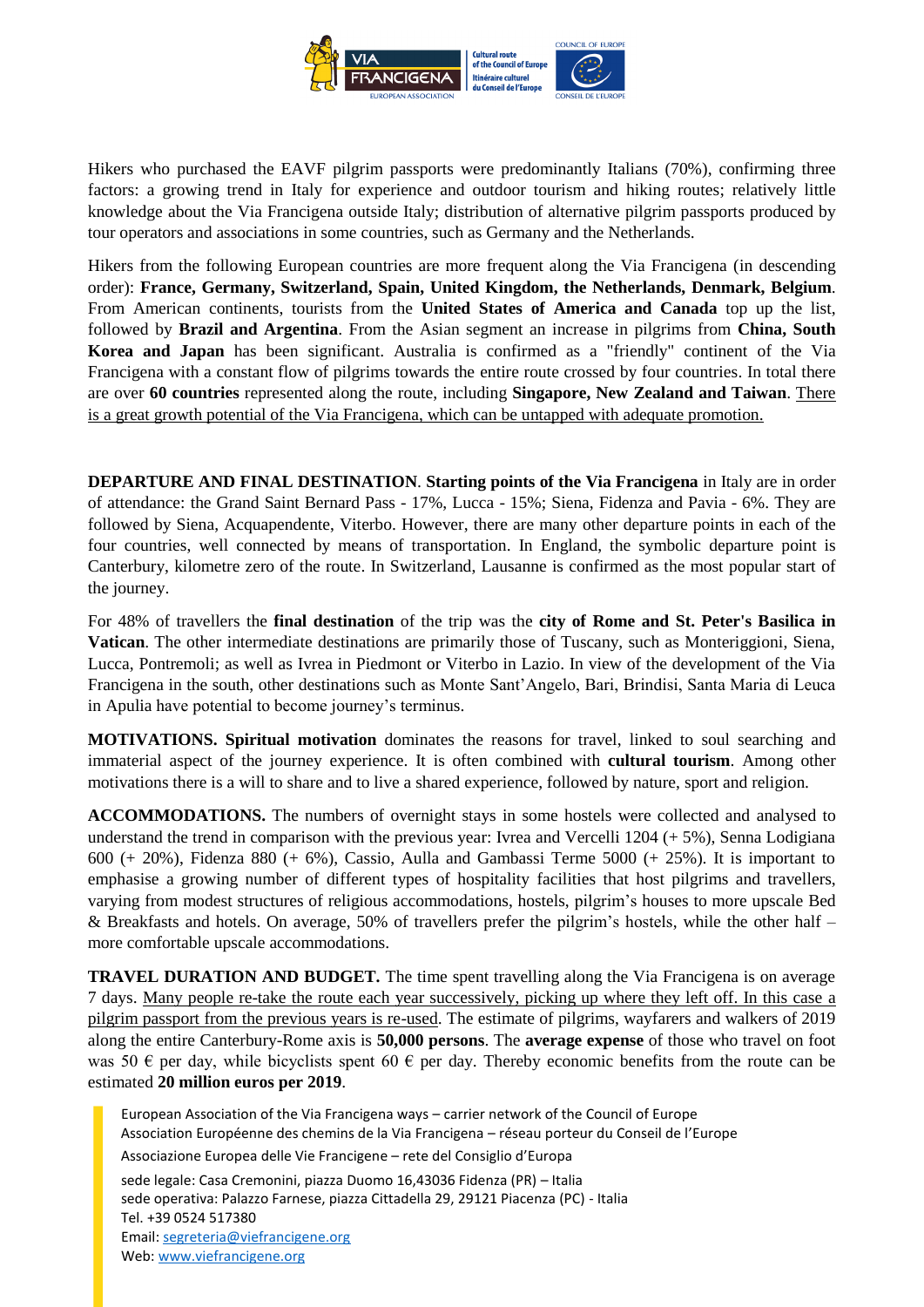

**EAVF ASSISTS PILGRIMS.** In 2019 **19,100 EAVF pilgrim passports** were distributed (in comparison with 16,900 in 2018) thanks to collaboration with numerous local associations. The EAVF staff coordinates the work of the association and manages distribution of pilgrim passports. The association provides useful information in various languages and responds to pilgrims' demands and requests. In 2019 the secretariat received **505 questions** and **460 specific requests** concerning technical questions about the route (received from the separate *Routes* email). Over **250 requests** came from the Association's Facebook page**.**

These important numbers prove an overall growth of the Via Francigena and contribute to a greater awareness of the importance of a united **3,200 km** Via Francigena European track, which also involves the southern stretch up to Santa Maria di Leuca. The European dimension remains the most important strength of the Via Francigena, as well as its ability to aggregate 16 regions and 600 municipalities in four countries. This impacts the **complexity of governance** which manages to keep together the specificities, beauty and potential of each territory while at the same time trying to promote the entire route. The Via Francigena will be stronger if each individual regional stretch is stronger and vice versa: each individual regional stretch will be stronger with strong Via Francigena in its integrity.

**FUTURE CHALLENGES**. In more immediate future, the primarily challenge is a matter of understanding how the Via Francigena and all its hospitality, catering and service systems will be able to react to the ongoing COVID health emergency, based on the directives from local and national authorities. These points, among others, will be discussed within the European International Interregional Coordination Committee (CECTI), scheduled by the EAVF on 28 April 2020 in electronic format. In this phase of uncertainty, also for tourism, it is important to find common strategies to better face the **future of the Via Francigena -** outdoors and *en route*. The Via Francigena and the routes represent an **ideal example for post-pandemic tourism solutions** and relaunch of tourism based on people, slow motion, experiences, nature and small villages.

## **10 ACTIONS** to be realised in upcoming future:

1. To implement promotional campaigns, especially on an international scale. The role of national governments and regions are fundamental in this activity and is proved by past actions, such as a splendid example of the Tuscany region which in 2014 launched a promotion campaign in five languages "*The Via Francigena Straight To The Heart*";

2. To improve pilgrims' hospitality services with a particular reference to hostels, religious structures, refuges. The religious structures, as learnt from the experience of the Saint James's Ways, can play a decisive role. The EAVF has recently made contacts with the CEI's Ad Limina Petri network establishing a channel for fruitful dialogue at the Italian section;

3. To raise awareness and activate the Lazio region - the "Galicia" of the Via Francigena – to take a decisive role in the Via Francigena network of paths that arrive to Rome;

4. To improve a **permanent route maintenance system** along the entire European route (through collaboration of national governments, regions, local authorities and associations) and to spend at best **20 million euros** that the Italian Ministry of Cultural Heritage has made available on the entire Italian section for infrastructural interventions;